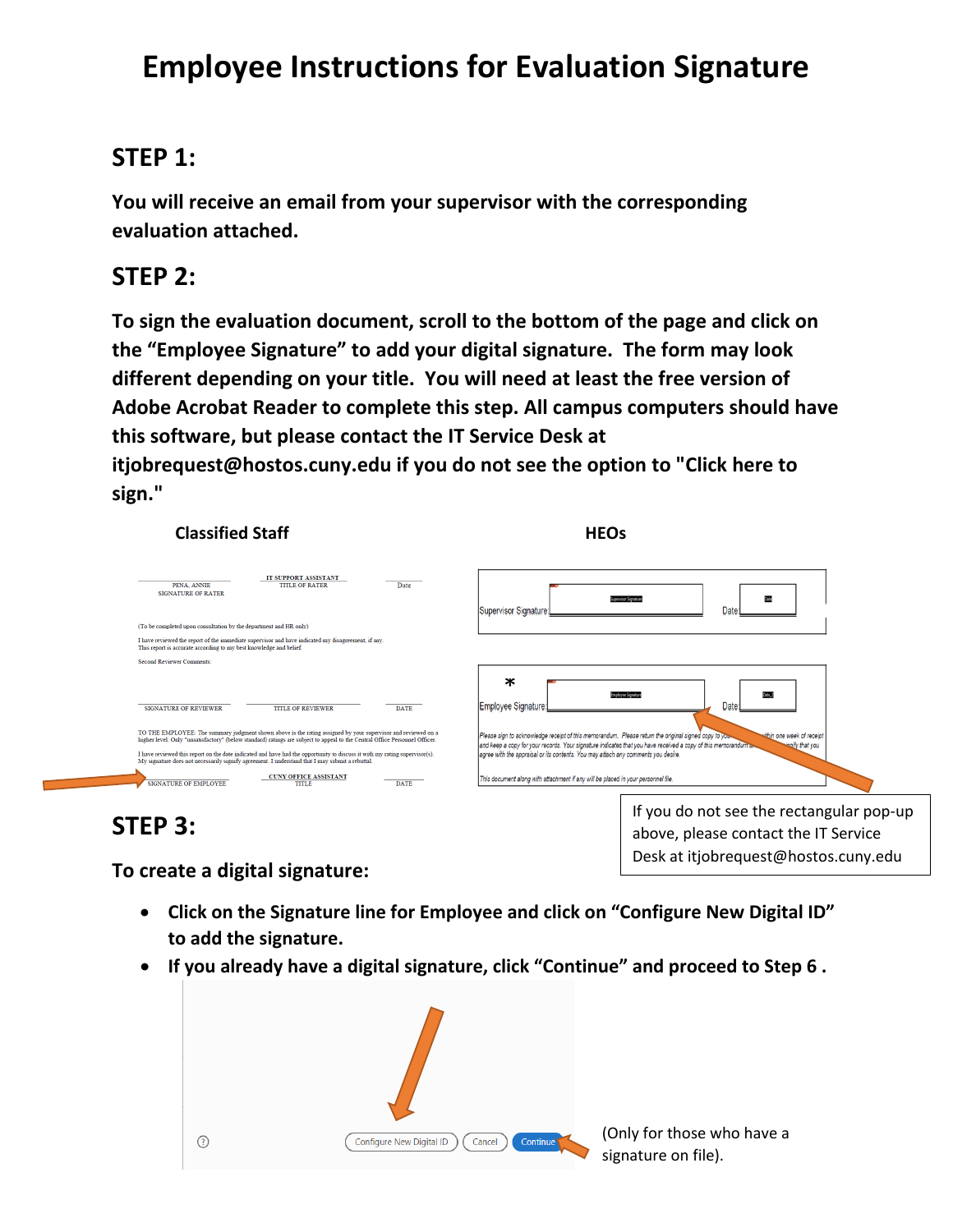#### **To create the new Digital ID/Signature, select "Create a new Digital ID" and then click "Continue."**



#### **STEP 4:**

**Click on "Save to Windows Certificate Store" and then click "Continue."**